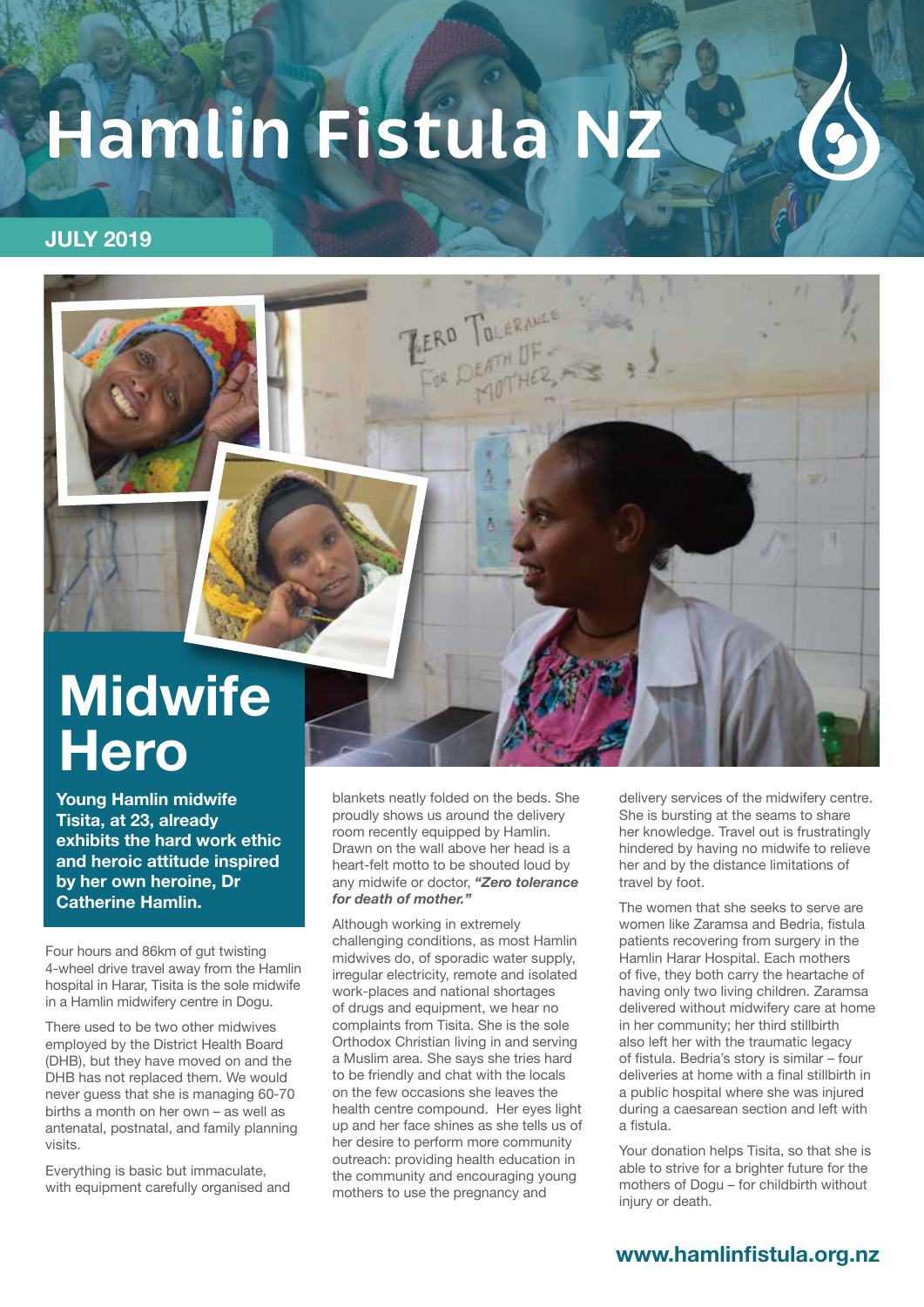### **Christchurch Physio Strengthens Hamlin Physiotherapy Service**

**Christchurch physiotherapist Ann Johnson (expatriate of the UK), who specialises in working in gynaecology with women who experience incontinence, recently assumed the role of physiotherapy tutor to Hamlin Fistula, after her UK colleague retired from the role. In March she travelled to Addis Ababa for her first ever visit to Hamlin Fistula Hospital.** 

#### **Ann writes….**

"Considering I had first wanted to visit over 25 years ago it didn't feel real when I arrived, but real it was as we were taken to the on-site guesthouse and started to review our teaching plans. Three doctors who are usually working in the outlying centres had travelled to Addis for a week's experience in the operating theatres and physiotherapy. Between classroom and practical sessions, they would learn from us about the anatomy of the pelvic floor muscles, how to assess them when examining women and the role of the physiotherapist in strengthening the muscles which are weakened by childbirth.



Both the doctors and physiotherapists were also keen to learn more about prolapse and particularly my experience of fitting pessaries - medical devices to help support prolapses as an alternative to surgery. We discussed when they are appropriate to use as women need to be regularly reviewed medically once they are fitted; if a woman is not able to return to an out-patient clinic it could possibly cause more harm than good.

With the physiotherapists we also discussed ways to manage chronic pain and updated their exercise regime that they use for building women up

whilst they await their surgery.

I had a guided tour of the hospital one morning and was really moved by meeting a lady on the ward who spoke no English or Amharic (no-one in the hospital – staff or patients - could understand her language). This meant everything that happened had to be explained by hand signals.

She was 26 years old and had 5 children. She had become urinary and faecally incontinent due to fistulas. When she arrived, she was in septic shock, very malnourished and appeared to be having psychiatric disturbances. Both her arms and legs were severely contracted, and she was very weak and unable to stand. She had had an MRI of her spine which was normal, but a CT scan of her head showed some changes to her brain. Her treatment was starting with giving her nourishing food, gentle massage to her arms and legs and exercises to get her moving again. I helped my physio colleague to sit her on the edge of the bed for the first time in, I suspect, a long time.

It is amazing to think she must have suffered like this for so long, but now she is in a good place where she will receive all the care she needs to restore her dignity and health."

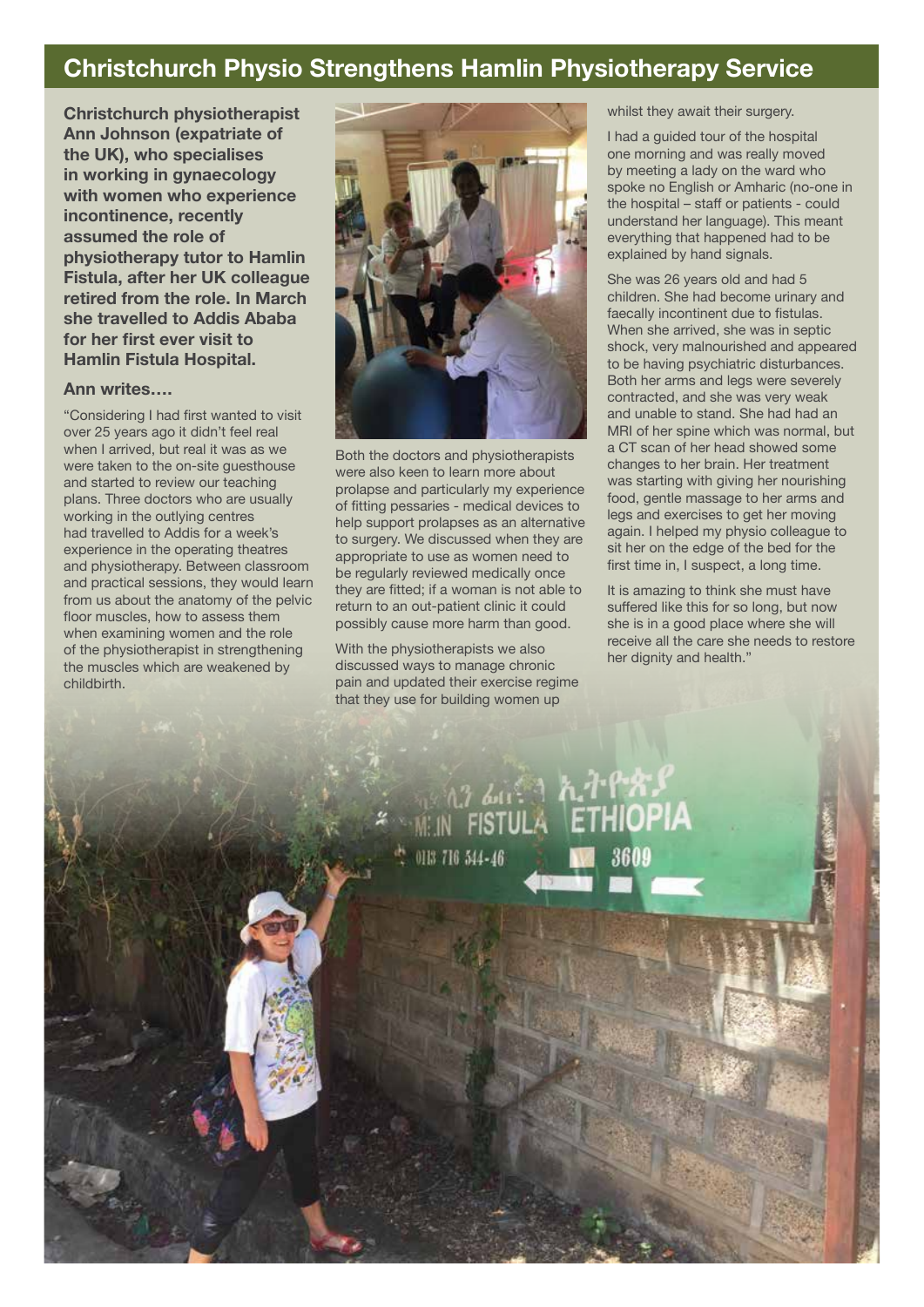## **Midwives Create Opportunities for Life**

**Hiqlimay is just a young girl, but at 13, she is already mother to a two-month old baby, safely delivered by Hamlin midwife Tizita in the Hamlin centre at Dogu.** 

Although married young in the traditional manner, she and her husband are a modern young couple with big plans. In three months time, he will be leaving Hiqlimay for two years to study nursing at university. Wanting to be cautious, they agreed that she should come back to Dogu to see the midwife about

contraception. They don't want her to fall pregnant before he leaves, especially since she will be returning to school for the 7th grade while her mother cares for her baby.

Thanks to Hamlin midwives like Tizita, young mothers have received over 154,000 contraceptive injections in the last 9 months. Family planning enables families like Higlimay's to escape poverty through education, ensuring better paid jobs and more secure careers.



## **60 years / 60,000 Lives**

2019 marks 60 years since Dr Reg and Dr Catherine Hamlin first arrived in Addis Ababa on a three-year contract to train midwives. They could not have foreseen what the coming decades would bring, how their hearts would be broken by the suffering of the fistula victims and how they would discover their life's work in treating and preventing fistula. Sixty thousand fistula surgeries later, there is no doubt about the impact the Hamlins have made.



Dr Catherine and her late husband Dr Reg were honoured in the 60th anniversary celebrations at the Addis Ababa Hamlin Fistula Hospital when Prime Minister Abiy Ahmed and First Lady Zinash Tayachew attended. This is the first time an acting prime minister has ever visited the hospital and the excitement was palpable. Prime Minister Ahmed bestowed a prestigious gold medallion on Dr Catherine and inaugurated a monument in honour of her and Dr Reg.

PM Ahmed spoke in Dr Catherine's honour:

*"Dr Hamlin is a lucky woman who knows what she was born for. Dr Hamlin is a heroine, because she role models humanity beyond ethnicity, colour and sex. She gives priority for humanity and taught us how to be compassionate to those who are suffering. Dr Catherine gave us a lifelong lesson that heroism is saving human life, feeling humanity and standing by the side of the marginalised."*

In her usual humble way, Catherine responded, *"I feel so much love here in this compound today. Thank you all for being with me all these years. I have worked for a long time and committed to helping Ethiopian women who are suffering from fistula. I love you all; I love Ethiopia and its people. I adore helping others and am delighted to see them healthy."*



### **NZ Government Supports Hamlin Fistula Ethiopia**

NZ has made a move to focus on Ethiopia. In an effort by NZ to strengthen diplomatic relations with the African Union, a cross party delegation led by the Speaker, Rt Hon Trevor Mallard and including National MPs Dr Nick Smith and Hon Nicky Wagner, Green MP Gareth Hughes, and Labour MP Angie Warren-Clark, toured Ethiopia, Rwanda and Turkey in April.

During their trip the group spent four days in Ethiopia, including a visit to Hamlin Fistula Rehabilitation Centre at Desta Mender.

The speakers delegation was hosted by New Zealand Ambassador to Ethiopia and the African Union, Mark Ramsden, who facilitated the NZ Embassy Fund contributing \$25,000 to Hamlin earlier this year.

NZ Parliament tweeted:

*"The delegation also visited Hamlin Fistula rehabilitation centre, dedicated to the treatment and prevention of childbirth injuries called obstetric fistulas + related training and rehabilitation. New Zealand supports the centre."*